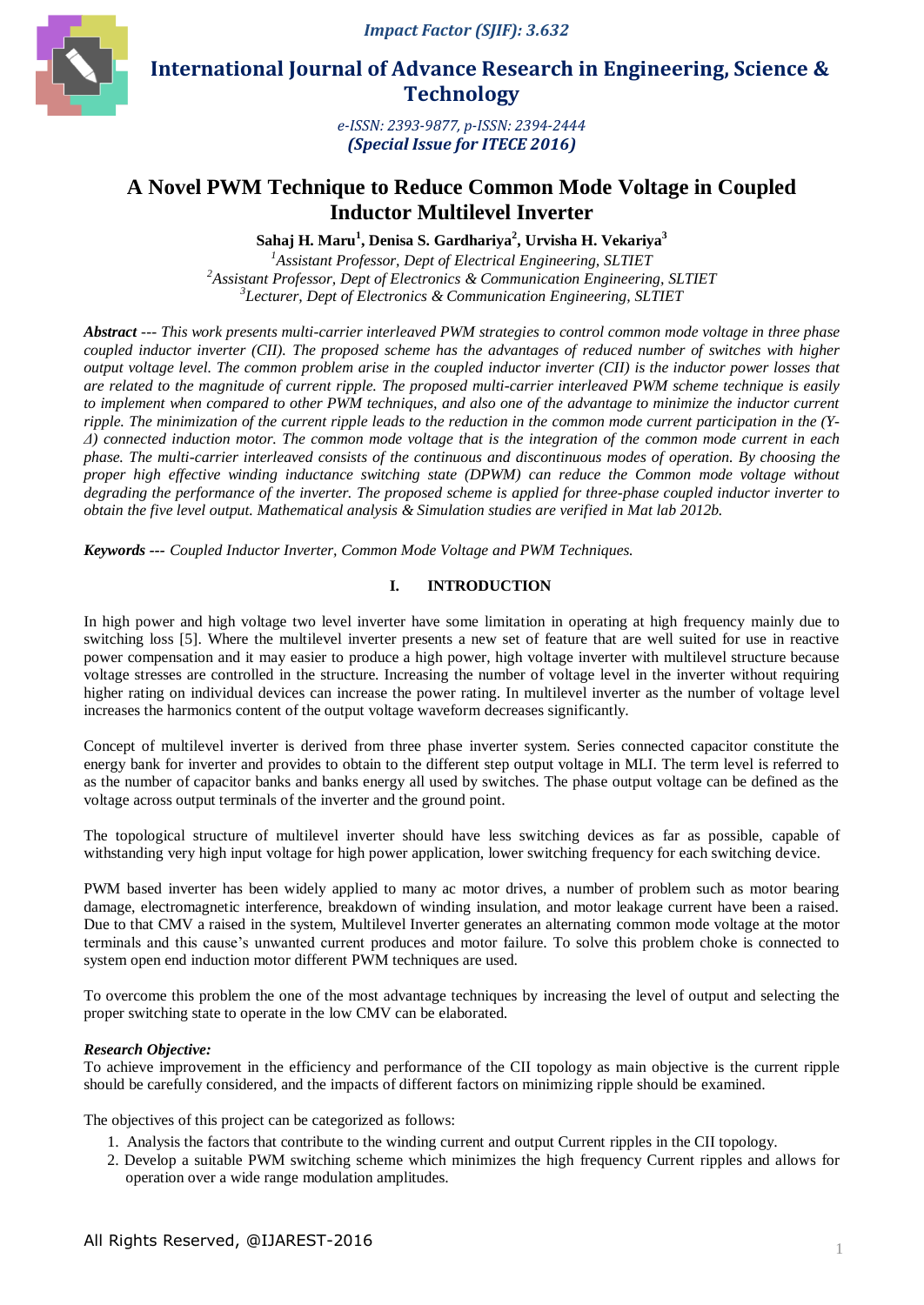3. Improve the CII inverter performance with drives by

a. Minimizing the inductor losses associated to high frequency current ripple.

b. Reducing the CMV by maintaining the proper switching state in the CII fed drives.

## **II. PULSE-WIDTH MODULATION TECHNIQUES**

The energy that a switching power converter delivers to a motor is controlled by Pulse Width Modulated (PWM) signals applied to the gates of the power transistors. PWM signals are pulse trains with fixed frequency and magnitude and variable pulse width. There is one pulse of fixed magnitude in every PWM period. However, the width of the pulses changes from pulse to pulse according to a modulating signal. When a PWM signal is applied to the gate of a power transistor, it causes the turn on and turn off intervals of the transistor to change from one PWM period to another PWM period according to the same modulating signal. The frequency of a PWM signal must be much higher than that of the modulating signal, the fundamental frequency.

#### *Types of PWM Techniques:*

The efficiency parameters of a multilevel inverter such as switching losses and harmonic reduction are principally depended on the modulation strategies used to control the inverter. As depicted in multilevel inverter control techniques are based on fundamental and high switching frequency. Another widely used popular classification for the modulation methods developed to control the multilevel inverters is depend upon open loop and closed loop concepts as depicted. Three main control techniques of multilevel inverters are SHE-PWM, PWM, and optimized harmonics stepped pulse width modulation (OHS–PWM). The regular PWM modulation method can be classified as open loop and closed loop owing to its control strategy. The open loop PWM techniques are SPMW, space vector PWM, sigma–delta modulation, while closed loop current control methods are defined as hysteresis, linear, and optimized current control techniques. The modulation methods developed to control the multilevel inverters are based on multi-carrier orders with PWM. Due to pre-defined calculations are required, SHE-PWM is not an appropriate solution for closed loop implementation and dynamic operation in multilevel inverters. Among various control Schemes, the sinusoidal PWM (SPWM) is the most commonly used control scheme for the control of multilevel inverters. In SPWM, a sinusoidal reference waveform is compared with a triangular carrier waveform to generate switching sequences for power semiconductor in inverter module.



*Figure.1. Different PWM Techniques*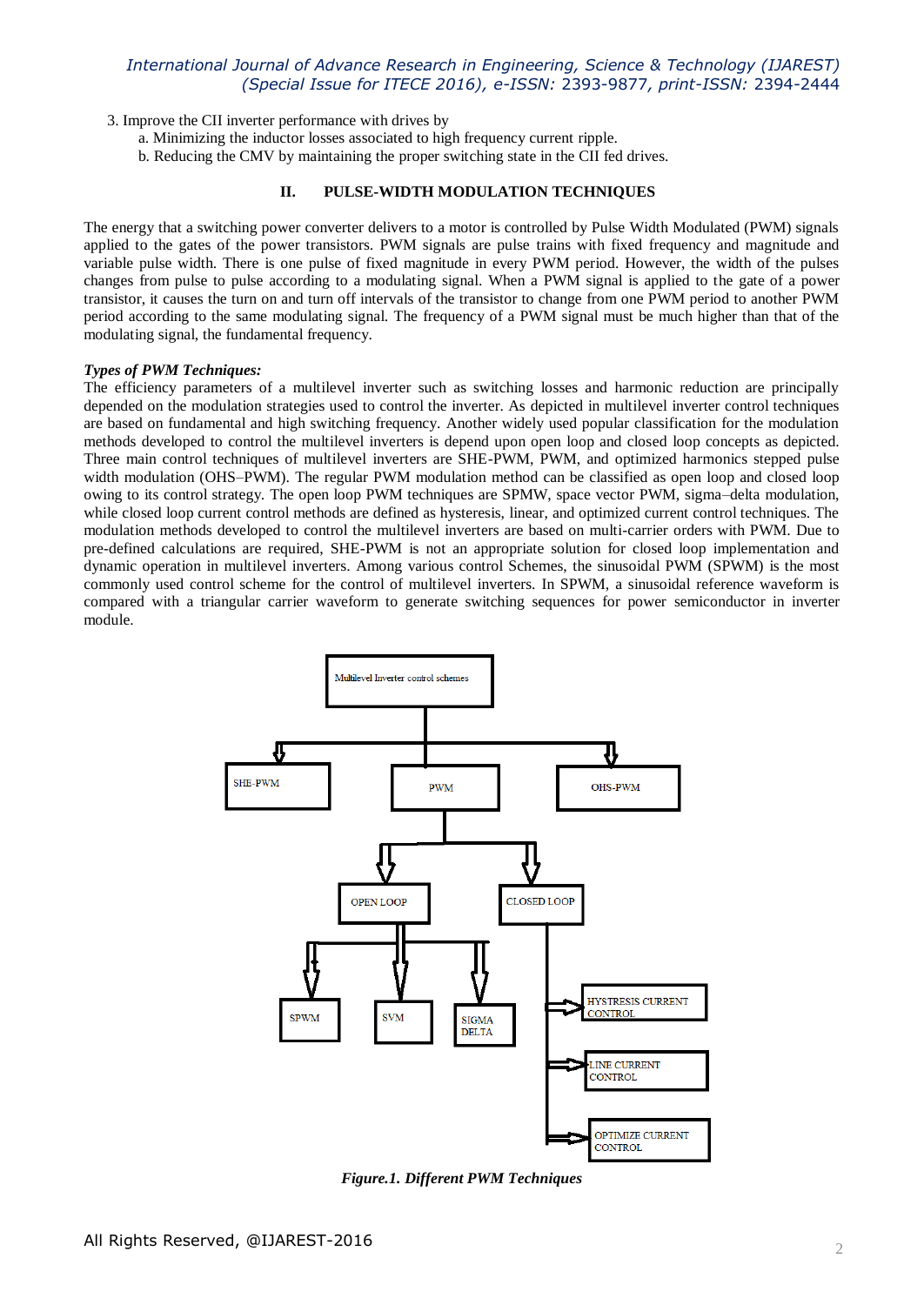#### **III. THREE PHASE THREE LEVEL INVERTER WITH COUPLED INDUCTOR**

#### *Operation Of Coupled Inductor Inverter (CII):*

From the figure 2 shows the proposed topology of three levels NPC with coupled inductor configuration consists of the lower and the upper switches. Here both the upper and lower switches are interconnected with the lower and upper windings to obtain the extra voltage level in the output. The inverter leg is A consist of four active switches S1, S2, S3 and S4, two clamping diodes connected to the neutral point and two free wheel diodes connected to the DC bus at  $+$  and – points. Each leg in the inverter consists of N number of switches.

The possible switching states can be declared as  $N^2$ , for example in this case 16 states in one leg. In the total switching states possible in the overall inverter is given as the  $(N^2)^P$ , P represent the phase available in the inverter. So totally 4096 possible states for four switch three phase structure, The pole voltage produced by the coupled inductor in each leg will consist of  $0, +\frac{1}{4}$  V<sub>dc</sub>,  $+\frac{1}{2}$  V<sub>dc</sub>. Compare to the standard NPC state here extra level voltages are induced that are  $+\frac{1}{4}$  Vdc. From the figure.3 shows the operation of the coupled inductor and output voltage of each level.



*Figure.2. Five level NPC Inverter topology using a three phase coupled inductor*



*Figure.3. Different modes of operation of 3-level NPC-CII*

#### *Analysis of Inverter with Switching States:*

The influence of switching operation in the inverter can impact on the inductor common mode current is represented in table 1. The inductor winding is short circuit in the normal operating condition of the inverter at that condition the common mode DC current is maintain at constant it is shown in figure 3. However by applying state that can make the positive charging of the inductor it will produce the pole voltage of range +1/4 Vdc at this operation the common mode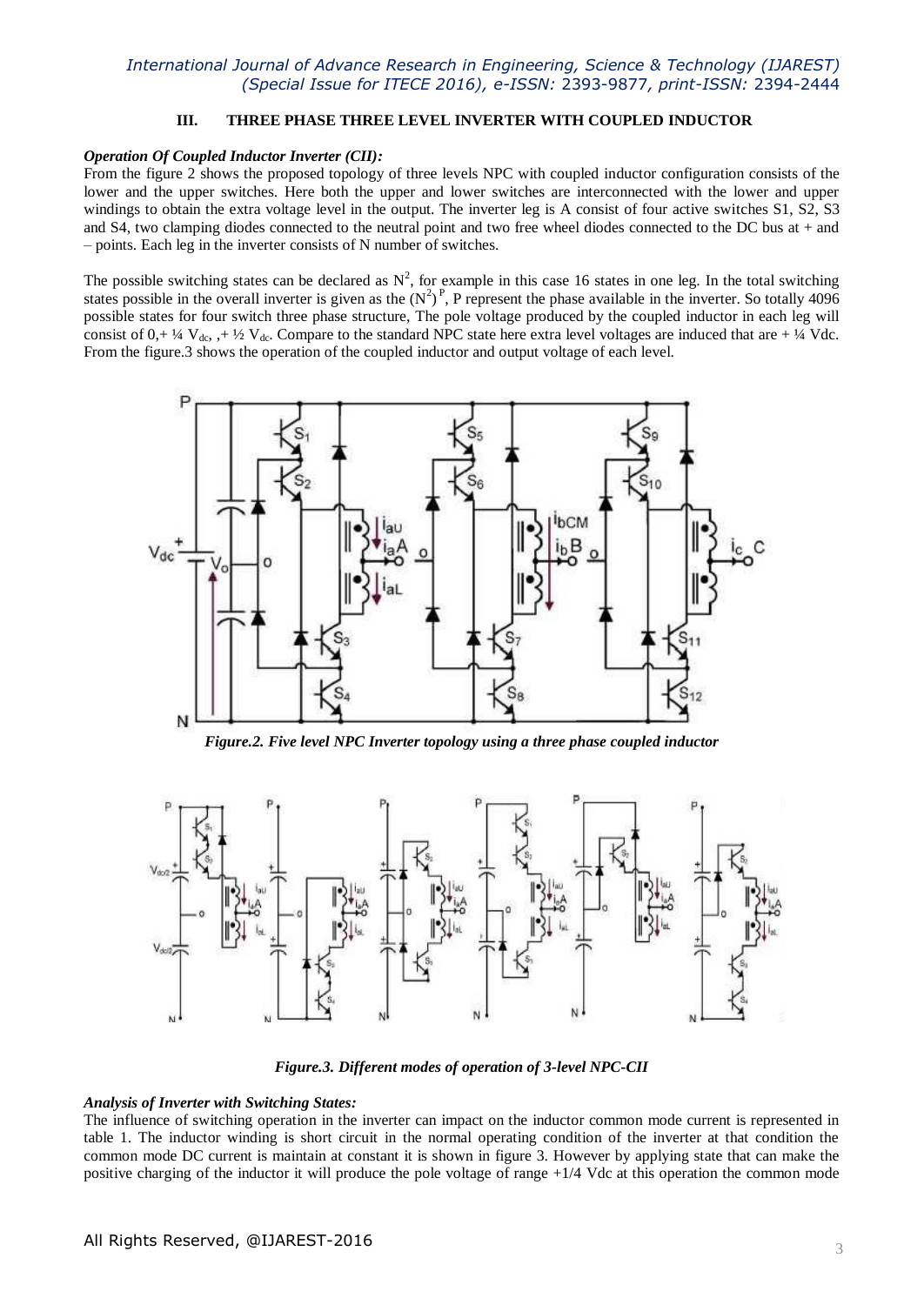DC current increase and going for the positive discharging the common mode DC current decrease. In the above both conditions the common mode DC current is not maintained constant it will lead to influence of the neutral point balancing in the inverter.

| Switching Type              | S            | S        | S        | S        | Inverter     | Coupled Inductor Winding | Common    |
|-----------------------------|--------------|----------|----------|----------|--------------|--------------------------|-----------|
|                             |              |          |          |          | Pole         |                          | Mode DC   |
|                             |              |          | 3        | 4        |              |                          |           |
|                             | 1            | 2        |          |          | Voltage      |                          | Voltage   |
|                             |              |          |          |          |              |                          |           |
| Positive                    | 1            | 1        | $\Omega$ | $\Omega$ | $+1/2V_{dc}$ | <b>Short Circuit</b>     | Maintains |
|                             |              |          |          |          |              |                          |           |
| Positive Charging           | 1            | 1        | 1        | $\Omega$ | $+1/4V_{dc}$ | Charging Mode            | Increase  |
|                             |              |          |          |          |              |                          |           |
| Positive Discharging        | $\theta$     | 1        | $\Omega$ | $\Omega$ | $+1/4V_{dc}$ | Discharging Mode         | Decrease  |
|                             |              |          |          |          |              |                          |           |
| Zero                        | $\theta$     | 1        | 1        | $\Omega$ | $\theta$     | <b>Short Circuit</b>     | Maintains |
|                             |              |          |          |          |              |                          |           |
| <b>Negative Charging</b>    | $\Omega$     | 1        | 1        | 1        | $-1/4V_{dc}$ | Charging Mode            | Increase  |
|                             |              |          |          |          |              |                          |           |
| <b>Negative Discharging</b> | $\theta$     | $\Omega$ | 1        | $\Omega$ | $-1/4V_{dc}$ | Discharging Mode         | Decrease  |
|                             |              |          |          |          |              |                          |           |
| Negative                    | $\mathbf{0}$ | $\Omega$ | 1        | 1        | $-1/2V_{dc}$ | <b>Short Circuit</b>     | Maintains |
|                             |              |          |          |          |              |                          |           |
|                             |              |          |          |          |              |                          |           |

*Table.1. Switching type of the coupled inductor inverter*

### *Common Mode Voltage:*

The common mode voltage is measured between the inputs of the voltage source rectifier to the star connected load. It is defined as,

$$
V_{NG} = (V_{AN} + V_{BN} + V_{CN})/3
$$

#### *Effect of CMV:*

The common mode voltage generated by an inverter is defined as the voltage between apparatus neutral and its ground e.g. in case of an AC drive it is the stator neutral and the system ground. The common mode voltage is the sum of the three phase voltages of the inverter with respect to ground. In any PWM technique the output of every phase is in the form of pulses. Due to this, the common mode voltage also consists of high frequency voltage pulses of certain magnitude which appears between the application neutral and the ground. The common mode voltage leads to common mode current in the system.



*Figure.4. Circuit layout of CII and motor system*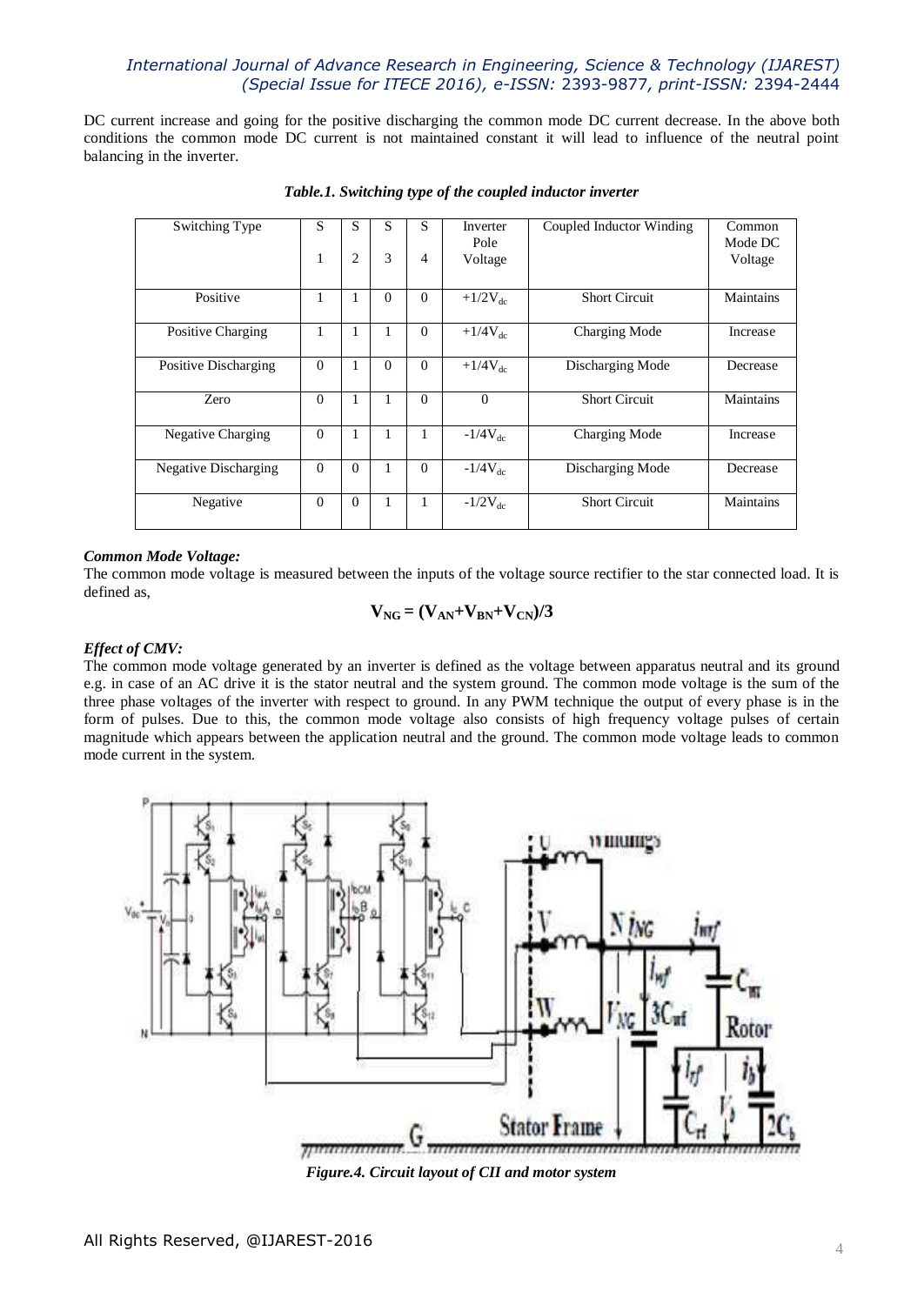## *IV. SIMULATION RESULTS AND DISCUSSIONS*

In this, the output results are summarized and analyzed based on the discontinuous pulse width modulation technique and also phase disposition and phase opposition disposition.

## *Simulation of Coupled Inductor Inverter:*



*Figure.5.Simulation coupled inductor inverter (DPWM)*

This is simulation of the three phase five level coupled inductor inverter. In this use only twelve switch and output get five levels. In this reduce the switches and reduce switching loss and also the reduce harmonic. This is advantage but one disadvantage inductor requires this is drawback of coupled inductor inverter.



 $TIME(ms)$ 

*Figure.6. Discontinuous pulse modulation wave form for single phase*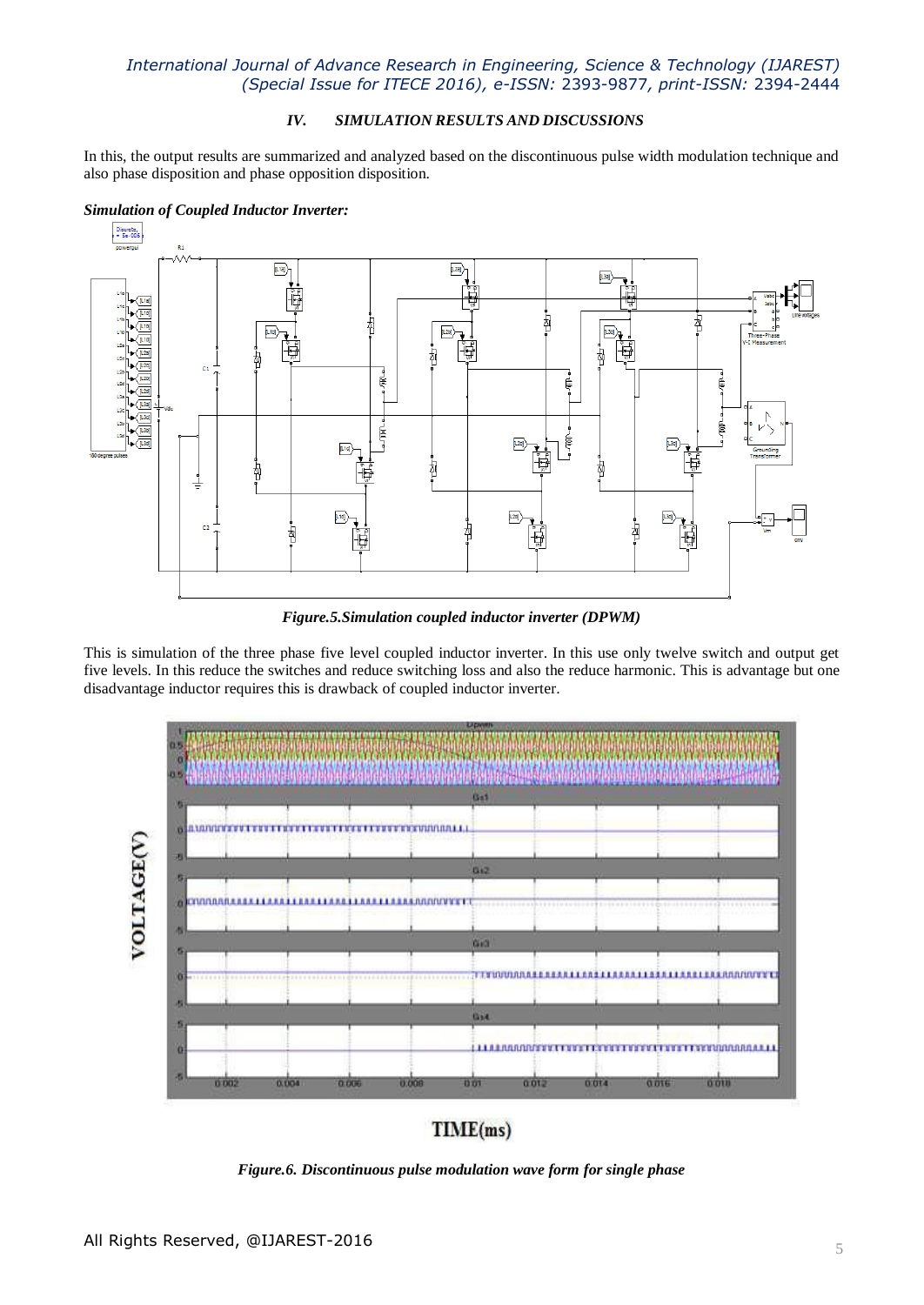

TIME(ms)

*Figure.7. Wave form 3 phase 5 level coupled inductor inverter Ma=0.9, Fc=10 KHz*



*Figure.8. Wave form common mode voltage*

### *V. CONCLUSION*

A conventional continuous PWM with NPC-CII generates high CMV which is responsible for a leakage current and the premature failure of motor bearings. A multilevel inverter has the inherent ability to reduce CMV. Mathematical analysis and Simulation and results prove that the Discontinuous PWM for the NPC-CII will reduce common mode current by reducing the ripple current in the inductor. It is done by choosing the high inductance switching state due to that magnitude of CMV reduced up to Vdc/12 and it has a minimum THD in the line voltage. A multilevel inverter reduces the dv/dt in its output voltage and therefore the leakage current is also reduced.